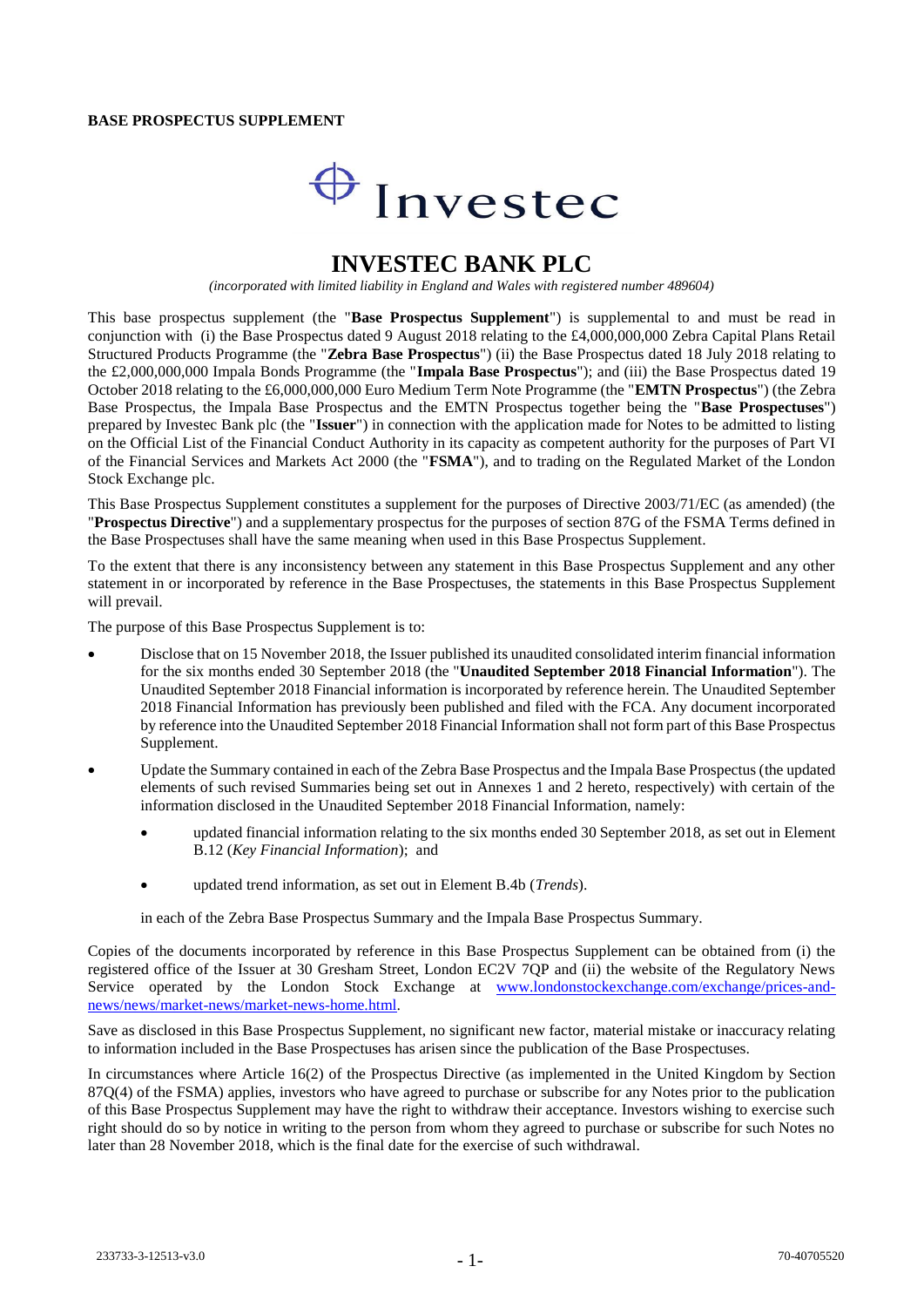The Issuer accepts responsibility for the information contained in this Base Prospectus Supplement. To the best of the knowledge and belief of the Issuer (which has taken all reasonable care to ensure that such is the case) the information contained in this Base Prospectus Supplement is in accordance with the facts and does not omit anything likely to affect the import of such information.

23 November 2018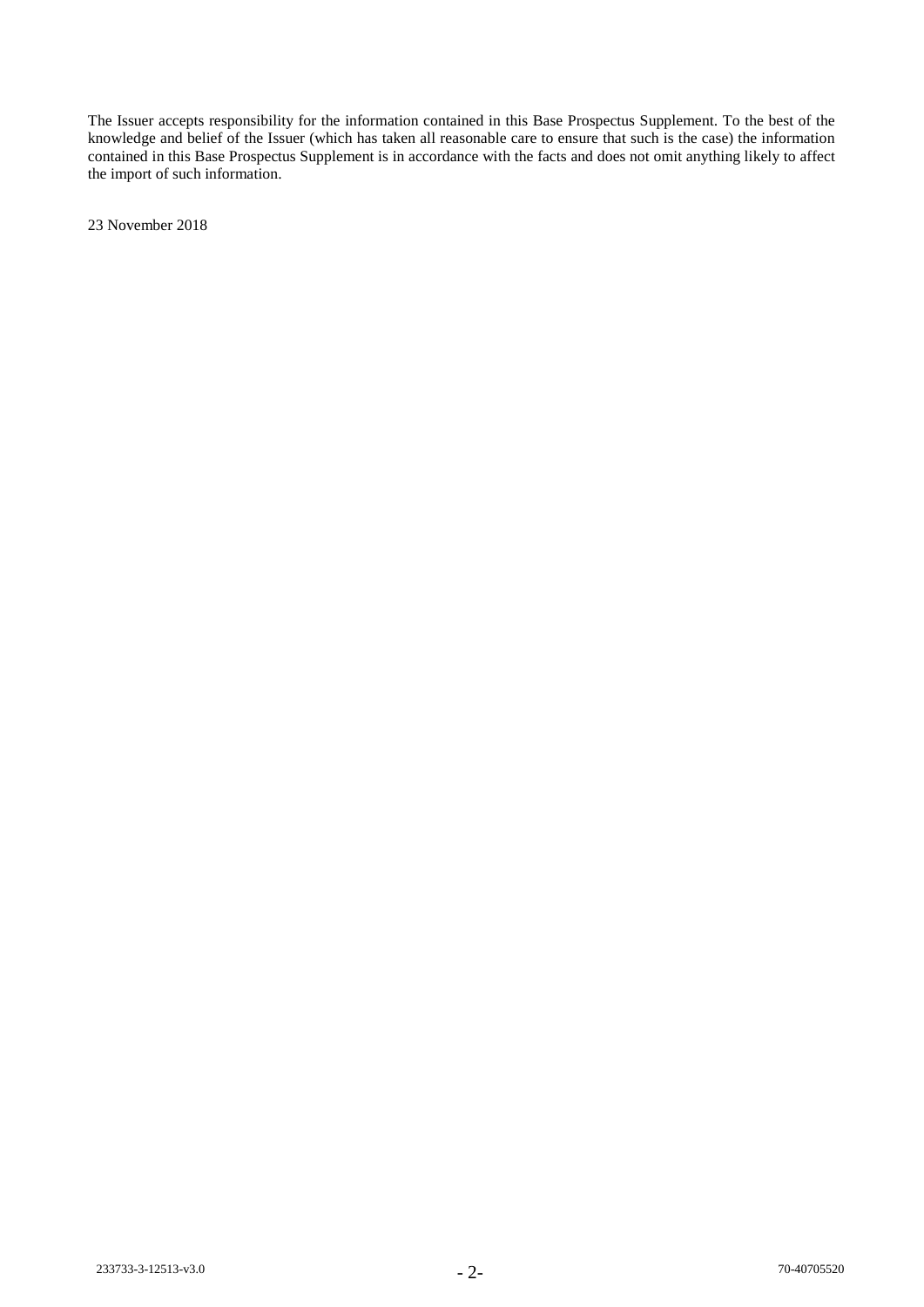### **CONTENTS**

**Page**

| ANNEX I Extracts of the amended Elements to the Summary of the Zebra Base<br>Prospectus   | 4 |
|-------------------------------------------------------------------------------------------|---|
| ANNEX II Extracts of the amended Elements to the Summary of the Impala Base<br>Prospectus | 5 |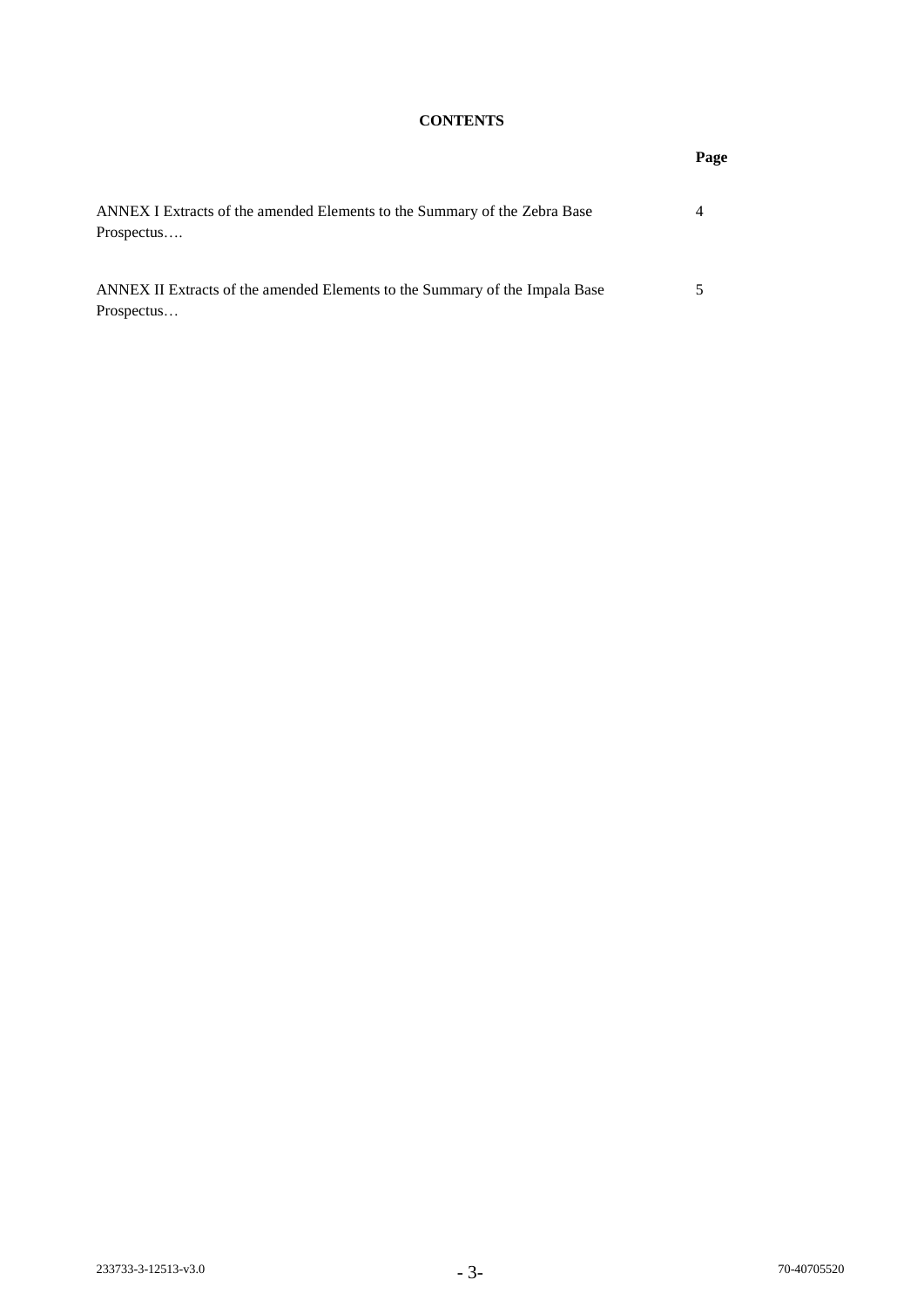#### **ANNEX 1**

#### **EXTRACTS OF THE AMENDED ELEMENTS SUMMARY OF THE ZEBRA BASE PROSPECTUS**

| B.4b        | Trends:1                       | The Issuer, in its unaudited half yearly financial report for the six month period<br>ended 30 September 2018, reported an increase of 49.2% in operating profit<br>before goodwill and acquired intangibles and after non-controlling interests to<br>£118.275 million (September 2017: £79.285 million). The balance sheet<br>remains strong, supported by sound capital and liquidity ratios. At 30 September<br>2018, the Issuer had £6.3 billion of cash and near cash to support its activities,<br>representing 49% of its customer deposits. Customer deposits have increased<br>by 6.5% since 31 March 2018 to £12.7 billion at 30 September 2018. The<br>Issuer's loan to deposit ratio was 78.7% as at 30 September 2018 (March 2018:<br>80.7%). At 30 September 2018 the Issuer's total capital adequacy ratio was |                         |                         |                         |                         |  |  |
|-------------|--------------------------------|--------------------------------------------------------------------------------------------------------------------------------------------------------------------------------------------------------------------------------------------------------------------------------------------------------------------------------------------------------------------------------------------------------------------------------------------------------------------------------------------------------------------------------------------------------------------------------------------------------------------------------------------------------------------------------------------------------------------------------------------------------------------------------------------------------------------------------|-------------------------|-------------------------|-------------------------|-------------------------|--|--|
|             |                                | 16.8%, common equity tier 1 ratio was 11.1% and its leverage ratio was 7.6%.<br>These capital disclosures incorporate the deduction of foreseeable charges and<br>dividends as required by the Capital Requirements Regulation and European<br>Banking Authority technical standards. The credit loss charge as a percentage<br>of average gross core loans and advances has decreased from 1.14% at 31 March<br>2018 to 0.42%. The Issuer's gearing ratio remains low with total assets to equity<br>at 10.2 times at 30 September 2018.                                                                                                                                                                                                                                                                                      |                         |                         |                         |                         |  |  |
| <b>B.12</b> | <b>Financial</b><br><b>Key</b> | The selected financial information set out below has been extracted without                                                                                                                                                                                                                                                                                                                                                                                                                                                                                                                                                                                                                                                                                                                                                    |                         |                         |                         |                         |  |  |
|             | Information: 2                 | material adjustment from the audited consolidated financial statements of the                                                                                                                                                                                                                                                                                                                                                                                                                                                                                                                                                                                                                                                                                                                                                  |                         |                         |                         |                         |  |  |
|             |                                | Issuer for the years ended 31 March 2017 and 31 March 2018 and the unaudited<br>half yearly financial report of the Issuer for the six month period ended 30                                                                                                                                                                                                                                                                                                                                                                                                                                                                                                                                                                                                                                                                   |                         |                         |                         |                         |  |  |
|             |                                | September 2017 and the six month period ended 30 September 2018.                                                                                                                                                                                                                                                                                                                                                                                                                                                                                                                                                                                                                                                                                                                                                               |                         |                         |                         |                         |  |  |
|             |                                | <b>Financial features</b>                                                                                                                                                                                                                                                                                                                                                                                                                                                                                                                                                                                                                                                                                                                                                                                                      | <b>Six Months Ended</b> |                         | <b>Year Ended</b>       |                         |  |  |
|             |                                |                                                                                                                                                                                                                                                                                                                                                                                                                                                                                                                                                                                                                                                                                                                                                                                                                                | 30 September            |                         | 31 March                |                         |  |  |
|             |                                |                                                                                                                                                                                                                                                                                                                                                                                                                                                                                                                                                                                                                                                                                                                                                                                                                                | 2018                    | 2017                    | 2018                    | 2017                    |  |  |
|             |                                | Operating profit before amortisation<br>of acquired intangibles, non-<br>operating items, taxation and after<br>non-controlling interests (£'000)<br>Earnings attributable to ordinary                                                                                                                                                                                                                                                                                                                                                                                                                                                                                                                                                                                                                                         | 118,275                 | 79,285                  | 136,347                 | 161,057                 |  |  |
|             |                                | shareholder $(E'000)$                                                                                                                                                                                                                                                                                                                                                                                                                                                                                                                                                                                                                                                                                                                                                                                                          | 96,441                  | 58,711                  | 97,841                  | 117,793                 |  |  |
|             |                                |                                                                                                                                                                                                                                                                                                                                                                                                                                                                                                                                                                                                                                                                                                                                                                                                                                | 76.8%                   | 77.0%                   | 76.8%                   | 75.9%                   |  |  |
|             |                                | Total capital resources (including<br>subordinated liabilities) (£'000)                                                                                                                                                                                                                                                                                                                                                                                                                                                                                                                                                                                                                                                                                                                                                        | 2,886,130               | 2,601,422               | 2,788,840               | 2,559,287               |  |  |
|             |                                |                                                                                                                                                                                                                                                                                                                                                                                                                                                                                                                                                                                                                                                                                                                                                                                                                                | 2,082,242               | 1,994,082               | 2,209,167               | 1,979,931               |  |  |
|             |                                |                                                                                                                                                                                                                                                                                                                                                                                                                                                                                                                                                                                                                                                                                                                                                                                                                                | 21,162,620              | 18,477,936              | 20,097,225              | 18,381,414              |  |  |
|             |                                | Net core loans and advances $(\text{\pounds}000)$ .                                                                                                                                                                                                                                                                                                                                                                                                                                                                                                                                                                                                                                                                                                                                                                            | 10,026,162              | 8,872,736               | 9,663,172               | 8,598,639               |  |  |
|             |                                | Customer accounts (deposits) $(E'000)$<br>Cash and near cash balances $(E'000)$ .                                                                                                                                                                                                                                                                                                                                                                                                                                                                                                                                                                                                                                                                                                                                              | 12,743,472              | 11,221,444              | 11,969,625              | 11,289,177<br>4,853,000 |  |  |
|             |                                | Funds under management (£'000)                                                                                                                                                                                                                                                                                                                                                                                                                                                                                                                                                                                                                                                                                                                                                                                                 | 6,294,407<br>39,710,000 | 4,869,067<br>37,500,000 | 5,598,418<br>37,276,000 | 35,900,000              |  |  |
|             |                                | Capital adequacy ratio                                                                                                                                                                                                                                                                                                                                                                                                                                                                                                                                                                                                                                                                                                                                                                                                         | 16.8%                   | 16.0%                   | 16.5%                   | 16.6%                   |  |  |
|             |                                | Common equity tier 1 ratio                                                                                                                                                                                                                                                                                                                                                                                                                                                                                                                                                                                                                                                                                                                                                                                                     | 11.1%                   | 12.1%                   | 11.8%                   | 12.2%                   |  |  |
|             |                                |                                                                                                                                                                                                                                                                                                                                                                                                                                                                                                                                                                                                                                                                                                                                                                                                                                |                         |                         |                         |                         |  |  |
|             |                                | There has been no significant change in the financial or trading position of the<br>Issuer and its consolidated subsidiaries since 30 September 2018, being the end<br>of the most recent financial period for which it has published interim financial<br>statements.                                                                                                                                                                                                                                                                                                                                                                                                                                                                                                                                                         |                         |                         |                         |                         |  |  |
|             |                                | There has been no material adverse change in the prospects of the Issuer since<br>the financial year ended 31 March 2018, the most recent financial year for which<br>it has published audited financial statements.                                                                                                                                                                                                                                                                                                                                                                                                                                                                                                                                                                                                           |                         |                         |                         |                         |  |  |

 $\bar{1}$ <sup>1</sup> Element B.4b (*Trends*) of the Summary has been updated for the most recent unaudited consolidated financial information for the 6 months ended 30 September 2018, as set out in the Unaudited September 2018 Financial Information.

<sup>&</sup>lt;sup>2</sup> Element B.12 (*Key Financial Information*) of the Summary has been updated for the most recent unaudited consolidated financial information for the six months ended 30 September 2018, as set out in the Unaudited September 2018 Financial Information.